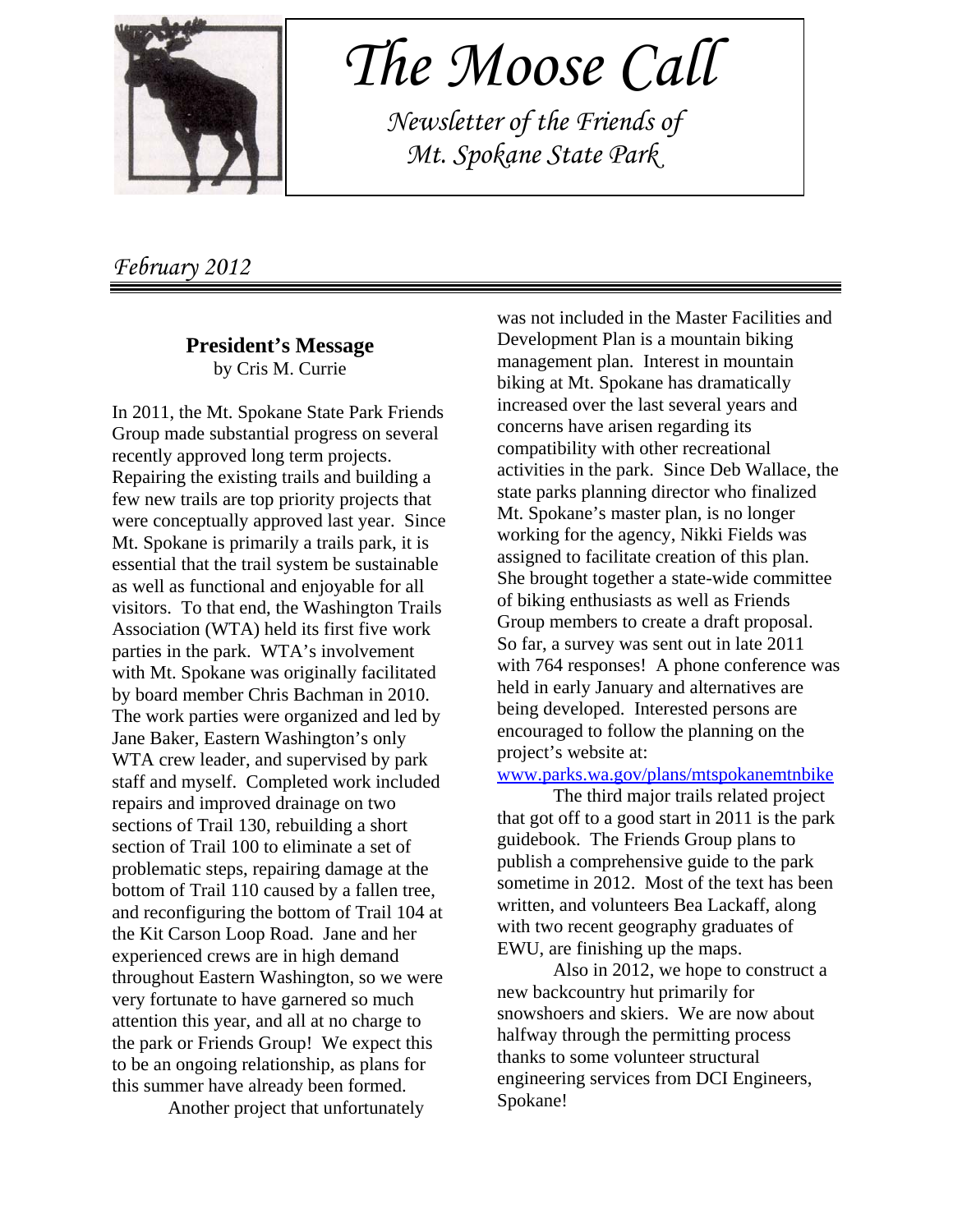#### **New Trail Numbers and Signs**

As part of the 2010 master trail plan, the park's trail numbering system was modified. Trails are still identified by a 3 digit number, but now all main trails end in a zero, and those ending with any other digit are branches off that main trail. For example, Trail 130 is the longest trail in the park and is also known as the 'Round the Mountain Trail. Trails 131 through 138 are shorter trails which split off from 130. This system makes it easier to locate a trail by its number and determine its function within the larger network. Only a few existing trail numbers needed to be changed, such as Trail 115 (changed to 140) and Trail 135 (made part of Trail 140). All 134 trails in the park, whether public, administrative, proposed, open, or closed, have been identified with a number and a name. The Friends Group has also digitally mapped every trail and described it in detail on an Excel spreadsheet. Last fall, local Boy Scouts started installing new signs and posts at trail junctions so that the new maps, numbers



New Trail Junction Signs

and signs will all match. A different style of sign was chosen, and the hope is that they will last longer.

## **Ragged Ridge NAP**

The park's Natural Area Preserve (NAP) on Ragged Ridge was established in 1985 and encompasses about 624 acres. It is in the far southeast corner of the park and was set aside for preservation to protect several rare plant associations. Only pedestrian use for research and recreation is permitted. Round trip hiking to the ridge from the Selkirk Lodge requires 6-8 hours. Because of its remote location, management issues such as illegal entry, have been a significant challenge. ATV riders, snowmobilers, and equestrians have been trespassing for many years and damaging the integrity of the preserve. Serious soil erosion and the introduction of invasive species such as Spotted knapweed and Dalmation toadflax has been the result.

 About 15 years ago, wire fencing was stretched across both the north and the south boundaries with signs indicating that permission was needed for entry. Almost immediately, the barriers were torn down. Later, large holes were dug into three of the four access trails, but a new trail quickly appeared. Last summer, Andrew Fielding, the regional stewardship coordinator, Steve Christensen, the park manager, and Cris Currie, the Friends president, went out to Ragged Ridge to study the area and post some new signs indicating that entry is illegal except for scientific research and day hiking. So far the signs do not seem to be completely



New NAP Signs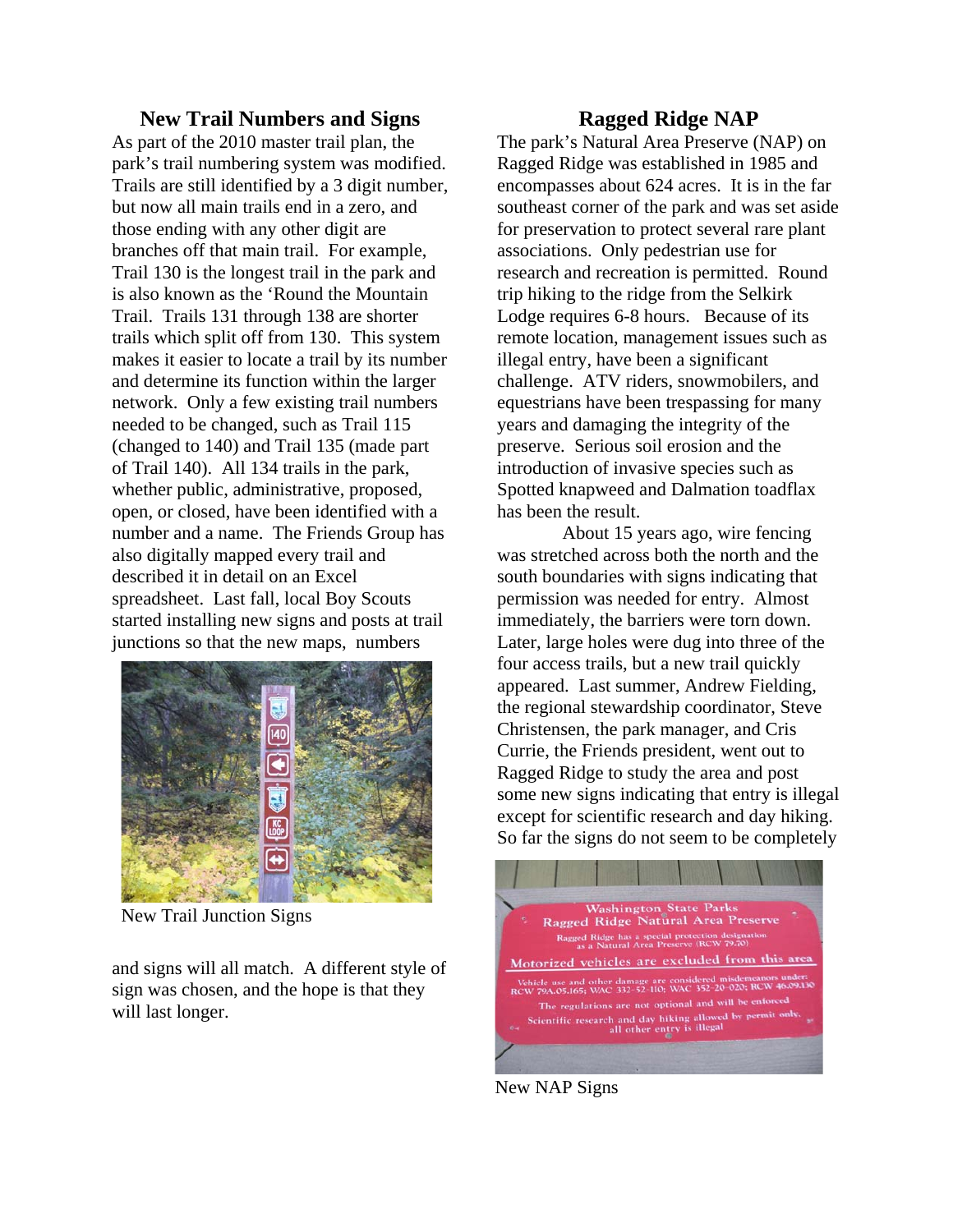effective.

After 11 years of spraying and pulling, the Friends Group is coming very close to eliminating the knapweed and toadflax, but to ensure that it stays out, the motorized and equestrian traffic must be stopped, and the eroded areas will need to be revegetated. The recent regional attention to the NAP is a very positive development, but it remains to be seen whether a new management plan will be any more effective than one developed in 2001.

### **WBA Visits Ragged Ridge**

Five members of the Washington Butterfly Association (WBA) made a trek to the Ragged Ridge Natural Area Preserve in July



WBA members on Ragged Ridge

to see what they could find, and search for the elusive Compton tortoiseshell butterfly. This year, the WBA annual conference was in Newport, and Spokane member John Baumann led this field trip in conjunction with the conference. The weather was not very cooperative, but the group saw lots of potential for future expeditions to the area.

## **Alpine Ski Area Expansion Update**

At the May 19, 2011 Parks Commission meeting in Spokane, the Commission finished the land classification for the unclassified area west of the summit

formerly known as the Proposed Alpine Ski Expansion Area (PASEA). In 1999, the Commission deferred classifying this 850 acre area until the ski area concessionaire (Mt. Spokane 2000) proposed a specific plan for expansion, including environmental studies. The expansion plan was presented and conceptually approved in May, making the classification decision possible.

 Mt. Spokane 2000 is now going through the formal permitting procedures to develop 82 acres with a new chair lift and 7 new runs on the west side of the summit. In addition, 197 acres north of the new runs and above the Chair 4 Road will be officially available for tree skiing, for a total of 279 acres. The land with the formal runs was classified as Recreation (as is the rest of the current ski area), while the treed islands between the runs and the forest north of the runs was classified as Resource Recreation to set a higher level of natural resource protection for these areas. The remainder of the PASEA below the Chair 4 Road was classified Natural Forest Area.

The only conditional uses permitted in the area north of the runs are undeveloped alpine skiing and activities in support of search and rescue operations. These activities essentially consist of dropping downed and leaning trees to the ground to allow for appropriate corridors for emergency snowmobile access. Additional development associated with the new runs will be limited to sanitary facilities, warming huts, and minimal clearing of deadfall within the tree islands. No lodges can be built, and no new multi-use trails will be permitted. The amount and type of clearing permitted in the treed areas is expected to be less than that permitted in the current ski area.

For a review of the land classification designations, see the Friends website at www.mountspokane.org.